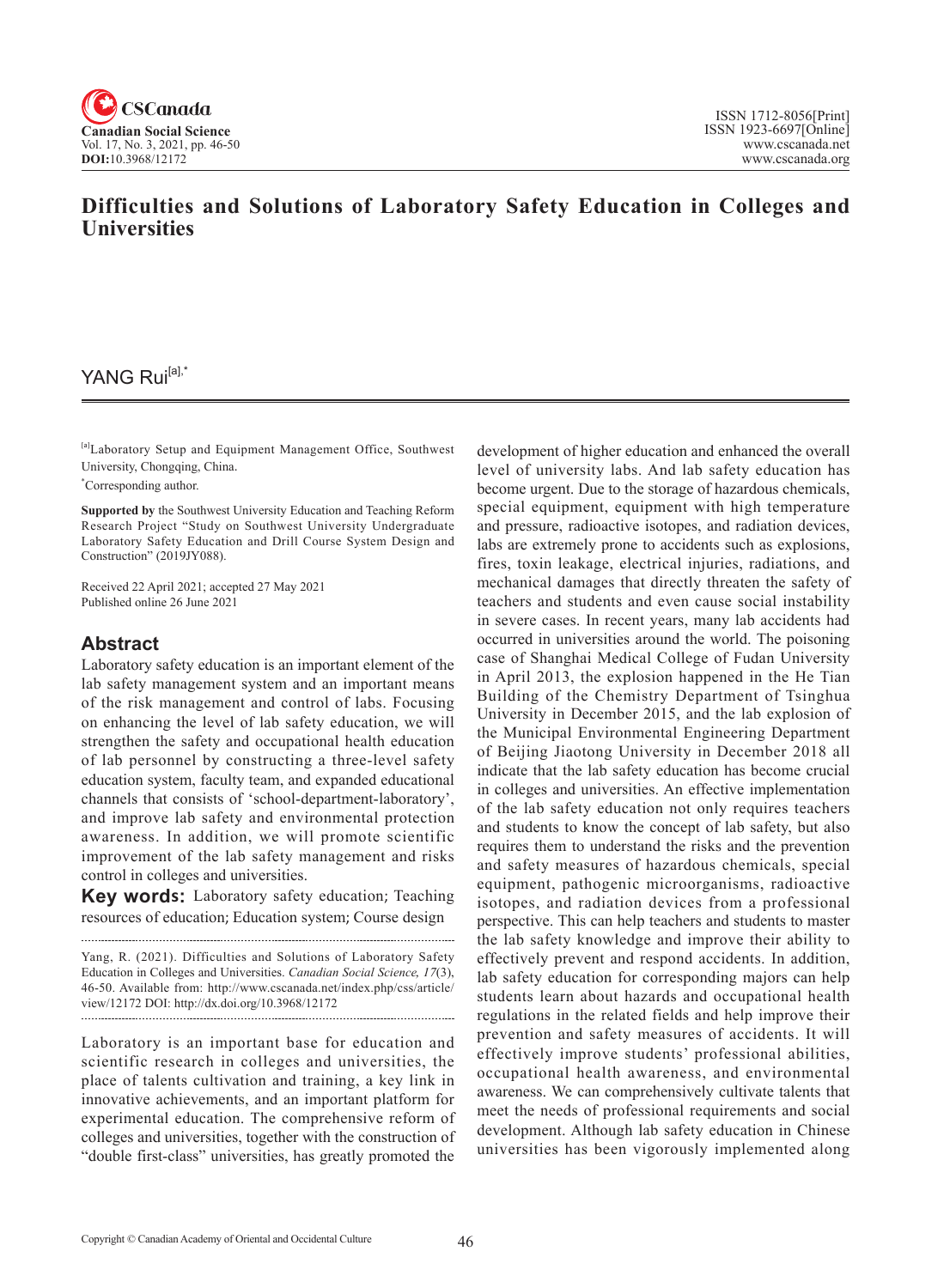with the approval of the comprehensive reform plan for higher education, it is still in its infancy; and professional safety education and occupational health education for lab hazards and hazardous experimental techniques are seriously lacking. Further improving the safety education system and methods of labs in colleges and universities has become an important research topic.

#### **1. CURRENT STATUS OF LABORATORY SAFETY EDUCATION**

Recently, lab safety education in colleges and universities has developed rapidly under the promotion and supervision of the Ministry of Education. Laboratory safety education and emergency drills have received extensive attention. Taking Tsinghua University as an example, lab safety education consists of 24 courses, including general education, chemistry, biology, radiation, electromechanical and emergency. Moreover, universities including Zhejiang University, Sichuan University, Chongqing University, East Chin University of Science and Technology, have offered 0.5-2 credits elective courses of school-level lab safety education and professional ones for majors such as chemistry, biology, and medicine. However, lab safety education is still lacking in many colleges and universities across the country, especially in the northeast, northwest, and southwest region.

#### **1.1 Insufficient Teaching Resources for Lab Safety Education**

Compared with the lab safety management system of the Environmental Health & Safety (EH&S) Department (Huang & Ai, 2018; Zhang, Wu & Ma, 2020; Wei, You & Huo, 2012) and the safety education of faculty adopted by European and American colleges and universities, the same education is often neglected in our domestic schools. Most of the lab staff are part-time employees with an overall low educational background. Most of the staff have little knowledge and are indifferent in environmental protection, health and safety improvement of the workplace and working conditions, and maintaining the legal interests of experimentalists. This directly prevents the effective implementation and long-term development of lab safety education. In addition, lab safety education and management has yet to be included in the hiring, assessment, and evaluation process in most colleges and universities. Thus, it is difficult to cultivate personnel with adequate safety knowledge and proficient professional skills as the main force of lab safety education in the management team.

#### **1.2 Laboratory Safety Education Is not Included in the Educational System**

Due to the limited class hours in the current college education program (Yao, 2019, pp.47-48), the lab safety education presentations in schools can hardly make

teachers and students fully understand of the danger of lab hazards, key points of self-protection, the correct contingency measures, and the complete lab safety system. This has seriously affected the improvement of their safety awareness.

## **1.3 Insufficient Laboratory Safety Education Content**

Most of the lab safety education courses emphasize on accidental scenarios involving fire, water, electricity, public security, and anti-theft. Risks of hazardous chemicals, special equipment, and radiation, biological and other hazards, and experimental techniques are neglected. Occupational health education and emergency drills related to experiments are rarely mentioned or performed. And this shows an inadequate content for lab safety education (Du, Feng, & Zhang, 2018).

## **1.4 Evaluation and Assessment of Lab Safety Education Need Improvement**

The evaluation and assessment of lab safety education is still missing in the majority of colleges and universities though they have greatly promoted the establishment of lab safety management and responsibility systems and have formed the general evaluation system. The effective implementation and sustainable development of lab safety education cannot be achieved through the general update of the safety management system in schools without the support of systematic, institutionalized, and standardized education and evaluation systems (Yu, et al, 2020, pp.295- 307; Xiong, Peng, & Liu, 2018, pp.296-299; Li, Huang, & Ai, 2019, pp.248-253).

# **2. DIFFICULTIES IN LABORATORY SAFETY EDUCATION**

## **2.1 Difficulties in Improving the Lab Safety Education Level**

Laboratory safety work in colleges and universities involves many professional fields, which belong to specific occupational categories. Personnel engaged in education should systematically master professional safety knowledge and skills and continuously improve their level of education and practice. However, the current lab personnel can only rely on self-study to explore and learn about the lab safety; additionally, the safety supervision environment and working conditions of provinces and cities differ significantly. As a result, it is difficult for lab personnel to learn about lab safety and industry standards in a timely, effective, scientific, and accurate manner, which greatly restrains further education of lab safety and makes it more difficult to enhance the lab safety education level.

#### **2.2 Difficulties in Expanding Channels for Lab Safety Education**

An ideal way for professional and systematic lab safety education should include course lectures, supplemented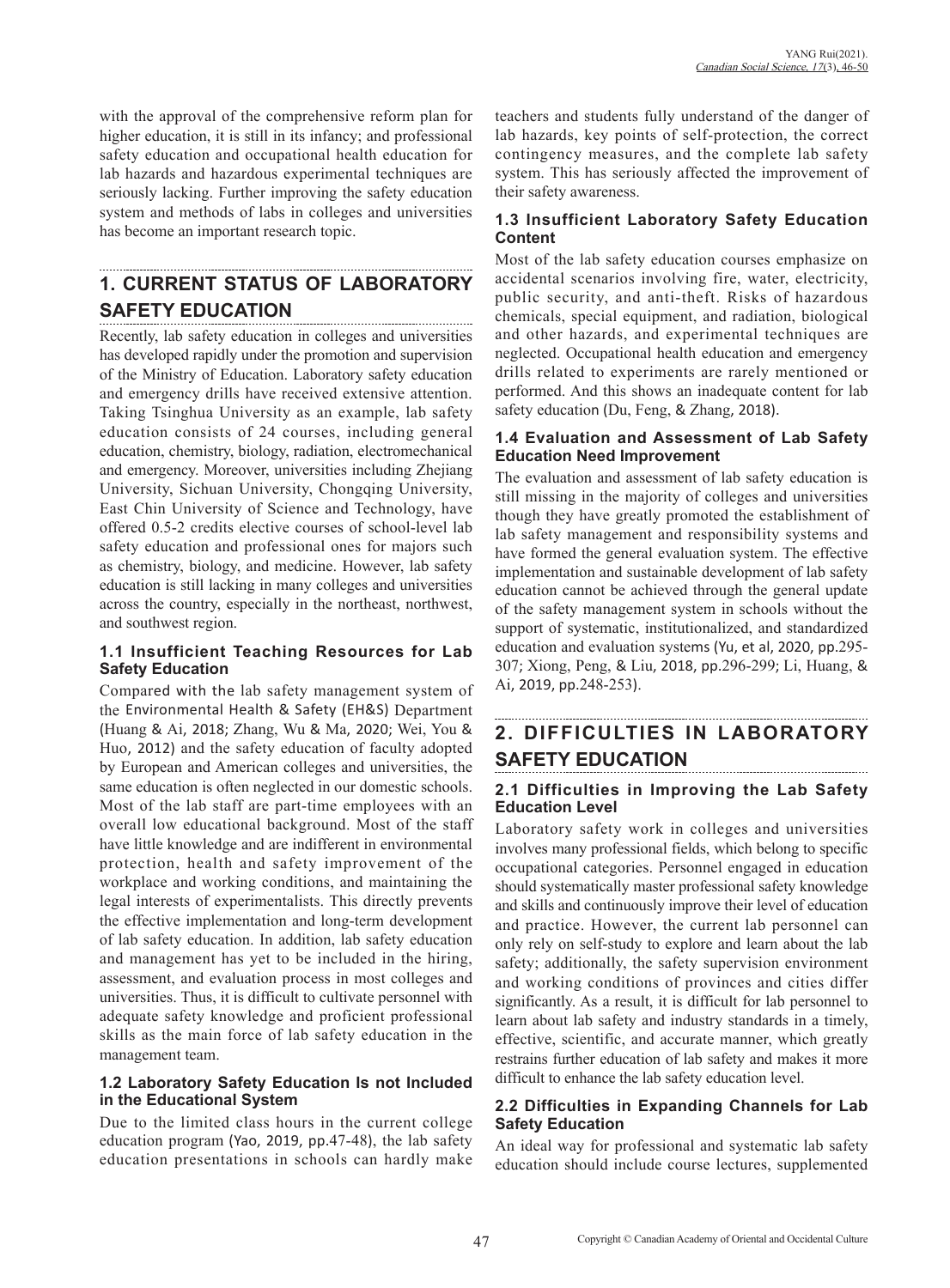by presentations and cultural activities co-organized by the schools, departments, and laboratories. However, due to the limited amount of course hours for college students regulated by the training system, it is extremely difficult to include those courses in the training program. Most of teachers and students are not interested in lab safety presentations and cultural activities organized by schools because of their relative weak awareness of lab safety. The participation rate of such activities is generally very low, which severely retrains the expanding of lab safety education channels.

## **2.3 Difficulties in Supporting Policy and Resources**

Laboratory safety education in colleges and universities involves many aspects of work and requires coordination among the schools, departments, and laboratories. However, relevant rules and regulations in colleges and universities are incomplete. The assigned responsibilities of units is ambiguous, which is obstructive to the implementation of lab safety education. The lab safety assessment is imperfect, and the corresponding hierarchical and classified safety education and evaluation system cannot be established. More importantly, the incentive supporting policy for the implementation of lab safety courses and creation of such culture atmosphere is lacking in colleges and universities. Meanwhile, funding to support the staff team and resources for the implementation of lab safety is still lacking. It is difficult to promote the enthusiasm of lab safety staff.

# **3. SOLUTIONS TO THE DIFFICULTIES OF LABORATORY SAFETY EDUCATION**

#### **3.1 Improve the Concept of Lab Safety Education and Establish a Linked System Among 'School-Department-Laboratory'**

The purpose of lab safety education in colleges and universities is to improve teachers' and students' awareness, focus on health protection of lab personnel, reduced environmental pollution and damage, and promote future development of lab safety education. This requires teachers and students to fully recognize and understand the importance of lab safety, in addition to the common accidental scenarios caused by fire, water, electricity, and public security. Colleges and universities should establish a linked system for safety education that consists of general safety education at the school level, professional safety at the college level, and experiment safety at the lab level. The school should organize and conduct general education on lab safety, the college should take the characteristics of majors into consideration when organizing safety education for specific professions or majors. It should also include safety information about hazardous chemicals, radioactive isotopes, radiation

equipment, lab animals, pathogenic microorganisms, and lab waste in the safety education and activities. The lab should focus on safety training on specific equipment and experimental techniques used. This 'three-level' linked system for safety education is interdisciplinary, progressive, and complementary. It can effectively teach the lab personnel the general and professional safety knowledge that is required and ensure the safety of personnel and lab property. It will help deepen the concept of 'safety, health, and environmental protection' in the mind of teachers and students. And it closely associates the training of professional talents with the needs of the industries (Jin, Ma, & Ke, 2018, pp.4-8; Zhu, Ma, & Xiong, 2019, pp.50-52; Liu, Yang, & Wang, 2015, pp.31- 34; Han, et al, 2019, pp.245-249).

#### **3.2 Evaluate Lab Safety Risks and Form a Hierarchical and Classified Safety Education Course Plan**

The implementation of lab safety education course in colleges and universities is an effective way to break the bottleneck of safety education in higher education. A specialized, standardized, and sustainable implementation of lab safety course is the way to solve the issues in improving the safety education level in schools. Evaluation of the safety risks in colleges and departments and lab safety education course plans based on the evaluation will promote the implementation of these courses in schools and departments, which, in return, ensures the actual implementation of safety education courses. Taking Southwest University as an example, based on the usages of hazardous chemicals, lab animals, pathogenic microorganisms, special equipment, radiation devices and radioactive isotopes, as well as the annual lab safety hazards report, the lab safety management department evaluates the safety risks of each department, and a hierarchical and classified safety education course plan is formed based on the results. **Table 1**

**Laboratory Safety Education Course Plan of Southwest University** 

| <b>Type</b>                                      | <b>Risk</b><br>level | Course type                          | Course<br>credit |
|--------------------------------------------------|----------------------|--------------------------------------|------------------|
| Natural science I                                | High                 | Major core                           | >0.5             |
| Natural science II                               | Mid                  | Major elective                       | >0.5             |
| Natural science III                              | Low                  | Major elective &<br>general elective | >0.5             |
| Humanities, social<br>sciences, arts, and sports | Low                  | General elective                     | 0.5              |

According to the lab safety education course plan, the implementation in Southwest University is as follows:

a. The major core and major elective courses of lab safety education are organized by the department according to the plan and are open to all undergraduate students within the department.

b. The general elective courses of lab safety education are organized by the lab safety management department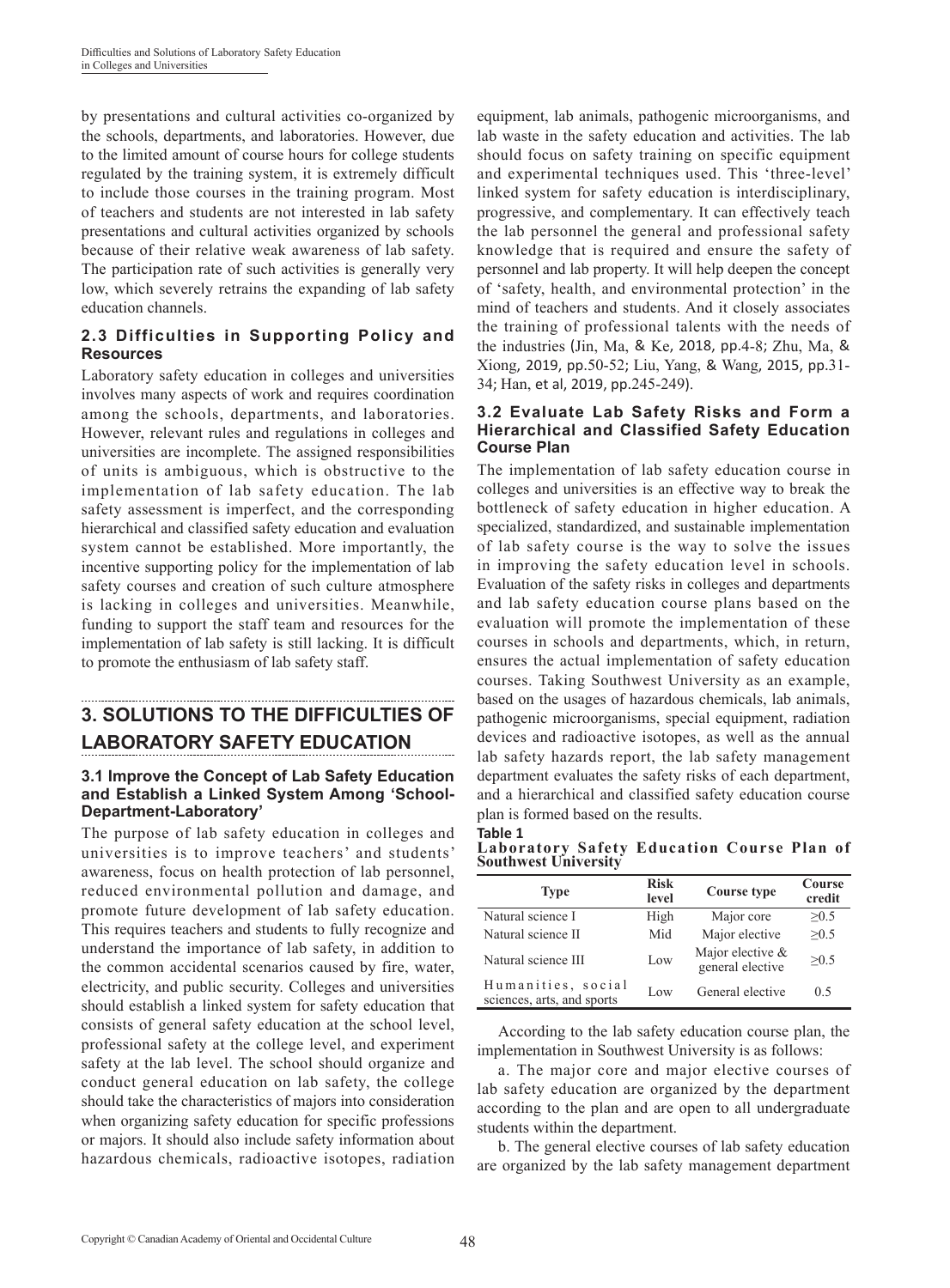and are mainly open to students of colleges with low-risk level and selected students of colleges with mid-risk level.

#### **3.3 Build a Platform for Online Lab Safety Education Using Information Technology**

There are limited channels for lab safety education in colleges and universities, but the schools need to evaluate the personnel safety access review program in the lab safety management system and include safety education in the administrative requirement that personnel must pass the lab safety exam. The schools should take advantage of information technology to implement the lab safety education and exam system so that lab personnel can master lab safety knowledge while obtaining access, and the schools can achieve their goals for safety education on campus (Feng & Zong, 2015, pp.245-248). The workflow of lab safety education and exam system of Southwest University is shown below.



#### **Figure 1**

**Flow Char of Laboratory Safety Education and Exam System of Southwest University**

Students can learn the lab regulations and safety through online safety course and exams. There are 3022 sets of exam that include questions from seven categories: chemical hazards, physical safety, equipment, biological hazards, engineering hazards, lab fire safety, and general lab safety. Students can test their knowledge through online tests and practice exams and proceed to the safety exam once they are ready. Students who pass the exam will obtain the lab safety education and training certificate and access to lab for experiments and research.

# **4. CONCLUSION**

As an important supporting platform, the lab is expanding rapidly with the development of disciplines in colleges and universities. At the same time, the types of hazard waste in lab and the dangers of experiments are growing fast. The safety education of lab personnel has become one of the most important tasks of lab safety risk management and control. Colleges and universities should focus on enhancing the safety education level and establishing a linked system of 'school-department-lab' for safety education. They should expand the faculty team, resources, and educational channels to achieve safety education for all majors, for all personnel (students and staff), and at all time.

## **REFERENCES**

Du, Y., Feng, J., & Zhang, X. (2018). Summary of the threeyear supervision of laboratory safety in universities (II): The current situation of laboratory safety management in universities from the aspect of safety supervision. *Experimental Technology and Management, 35*(7), 5-11.

- Feng, J., & Zong, Z. (2015). Explore the modular construction of laboratory information management platforms. *Research and Exploration in Laboratory, 43*(10), 245-248.
- Han, J., Song, W., Li, X., Qiao, H., Pu, F., & Fan, Y. (2019). Research on constructivism production practice mode of interdiscipline. *Experimental Technology and Management, 36*(4), 245-249.